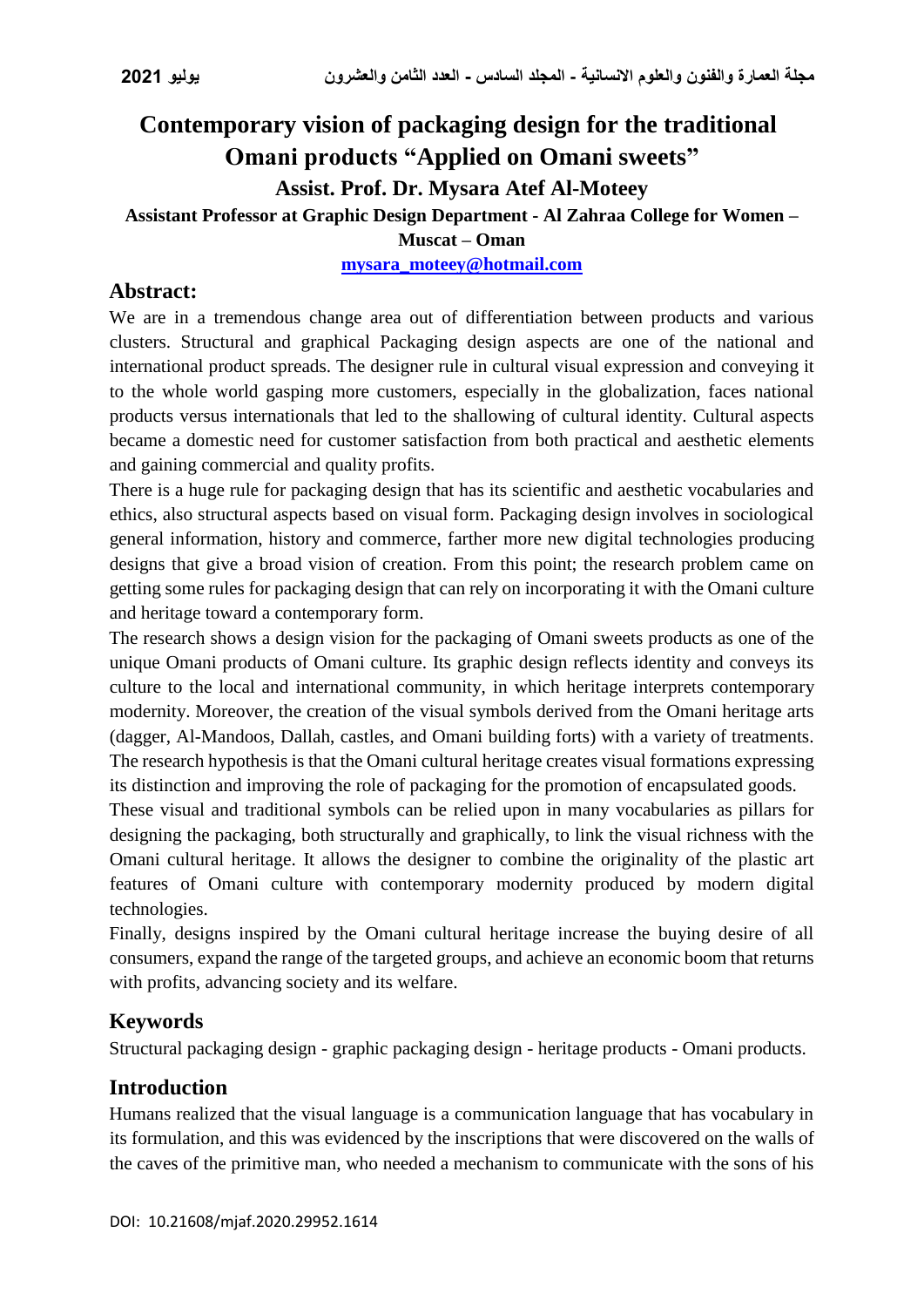race, and when he established his first civilizations he wanted to write down his ideas and exchange his experiences and record his history and achievements. These recordings were in the form of engravings and drawings, then it became writings that have significance and visual vocabulary that were inspired by nature, as in hieroglyphic writings that are considered the oldest languages discovered in history, then man developed and expanded his awareness throughout the ages, and his tributaries expanded from the invention of printing to the design of tablets, as well Its production techniques. Visual expression methods were complicated until science combined and interfered, so there are no more extended boundaries between theoretical sciences and practical sciences, concepts of science and their research have evolved as new science has emerged, so the world entered a period of intense competition to preserve its cultural identities and spread its historical cultures and to revive the aesthetics of its ancient past with all its old and ancient lands, with different nationalities and civilizations.

The competitiveness in global cultures and identities has increased due to global economic openness and the massive diversity of local and international products. The design of both structural and graphic packaging is undoubtedly one of the most critical factors for the success of all domestic and global products. The role of packaging designer in the visual communication path has become required to achieve the link between the factors of human perception (Psychology) and the method of directing design to make a kind of positive communication between the commodity and the consumer, as it is the link between producers and the consumer audience. Thanks to the designer and the essence of his work in transmitting ideas and offering cultures, he is entrusted with the responsibility of designing and producing the communication message starting from developing the main ideas and various visual drafting steps for them, and ending with presenting and directing it to the receiving audience, influence them with his desires and form his aesthetic concepts.

This impact affects all members of society, from all consumers, producers, business people, and owners of SMEs. In this case, the designer is considered as an official speaker on their activities and expressing their cultural cultures and transferring them to the world, in addition to attracting a larger audience to be reckoned with, especially with the challenges facing the local product in the face of foreign products that have become a threat to obliterating ancient heritage identities. The sweeping tide of globalization dominates our lives; adhering to the cultural identity and its authentic characteristics is a national demand. These characteristics shaped by the interactive relationships of the Omani man with all the environmental assets surrounding him, that formed the distinctive features that penetrated the conscience of the Omani citizen, which he must adhere to and preserve in addition to satisfying the consumer's needs and aesthetic desires on one hand and achieving profits and popularity inside the local markets on the other hand.

All these variables made packaging design to have a particular importance and an essential role in economic and social activity, and need its own science that has its scientific and technical rules, origins, and aesthetic principles subjected to the visual formation, which bases on scientific knowledge of its association with psychology, sociology, history and economics in addition to the role of modern digital technology that has become an essential tool. It is one of the technical design tools, and it also enters as an essential tool in the application, implementation, and production and is the most prevalent at present, in addition to being the best environment to improve taste and provides more opportunities for creativity and generate and grow innovative ideas and implement them with high quality and accuracy.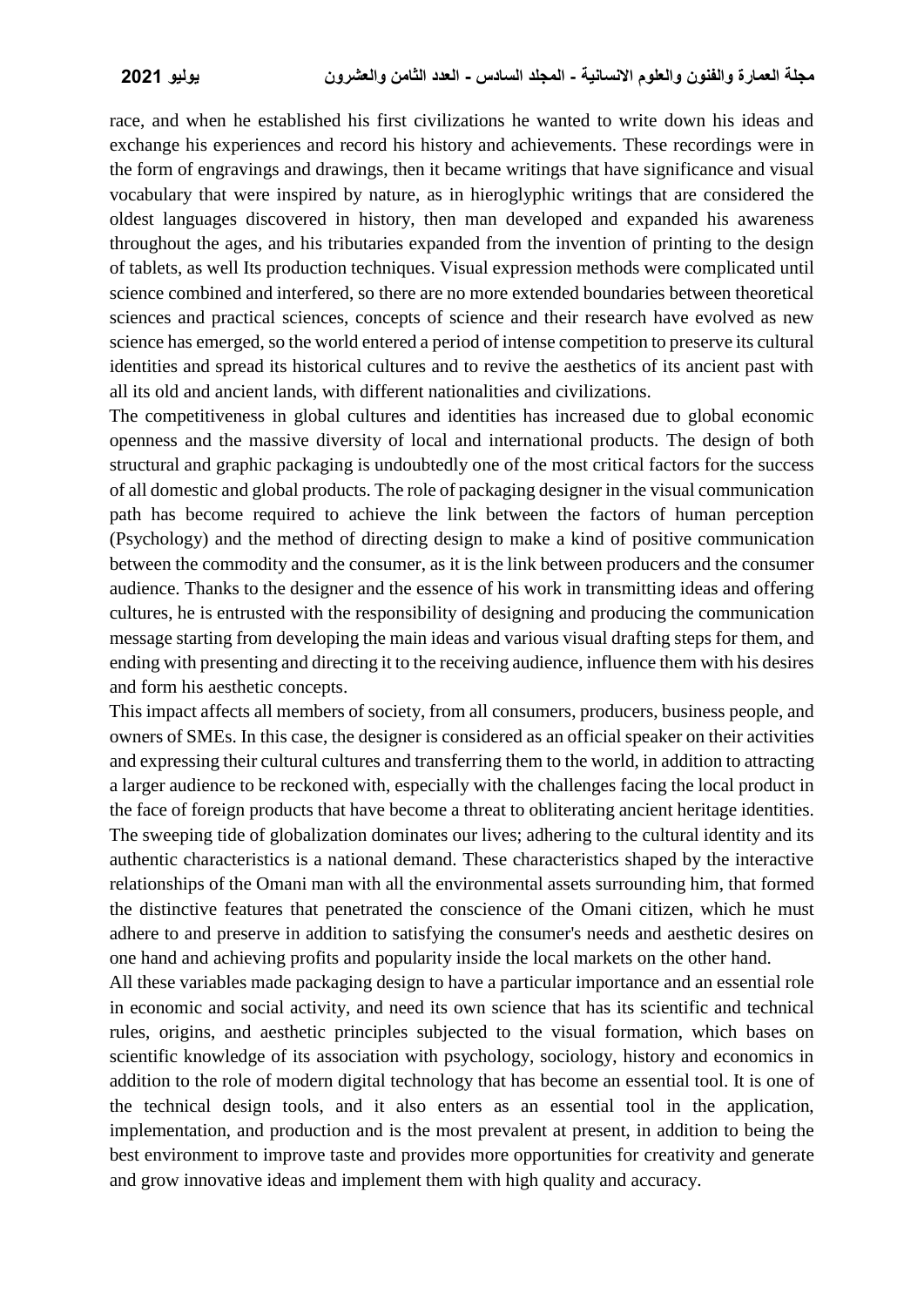#### RESEARCH PROBLEM

From all of what is mentioned above, it can be concluded that the research problem is limited to finding new design patterns for packaging unique Omani products for them.

Which are inspired by their structural design and graphic design from the local Omani environment, which achieve both aesthetic and marketing purposes, in addition to anchoring the Omani culture and its identity within the local society, publicized and published in the international community.

## **Research Imposition**

The Omani cultural heritage is capable of creating visual formations expressing its distinction. It relies on it as pillars for the design of packaging, both structural and graphic, to link the originality of the formative features of Omani culture with contemporary modernity produced by modern digital technologies.

## **The Research Sample**

Omani sweets are chosen as a sample for research as one of the unique Omani heritage products unique to Omani culture in particular and Arabic in general.

To test the research hypothesis, some design experiments proposed for the structural formation of Omani sweets, and then suggested graphic designs that are compatible with the structural shape to complement and achieve a reflection of the Omani identity that is compatible with the culture of the local community. It increases the excitement of the buying desire of all consumers, widens the target group, and earns higher marketing profits.

## **Discussion And Conclusions**

After completing the research with his theoretical study and performing practical experiments, the researcher has reached the following results:

1.The research proved its hypothesis that the Omani cultural heritage is capable of creating visual formations expressing its distinction.

2.Many elements of the Omani cultural heritage items or vocabulary can rely upon as pillars for the design of packaging, both structural and graphic aspects of the link.

3.The visual richness of the Omani cultural heritage allows the packaging designer to combine the originality of the formative features of Omani culture with contemporary modernity produced by modern digital technologies.

4.Designs inspired by the Omani cultural heritage increase the excitement of purchasing desire among all consumers and expand the circle of the target groups, as well as achieve an economic boom that returns with profits that advance the society and its welfare.

## **Recommendations**

At the end of the research, the author recommends the following recommendations:

1.The need for packaging designers to pay attention to preserving cultural identity in a world contested by globalization's currents, and to obliterate the regional identity that characterizes people, in the name of modernity, contemporary civilization, and glitter.

2.The need for packaging designers to pay special attention to Omani products to exploit the cultural treasures that are eloquent in their visual formulations with their simplicity, and as a